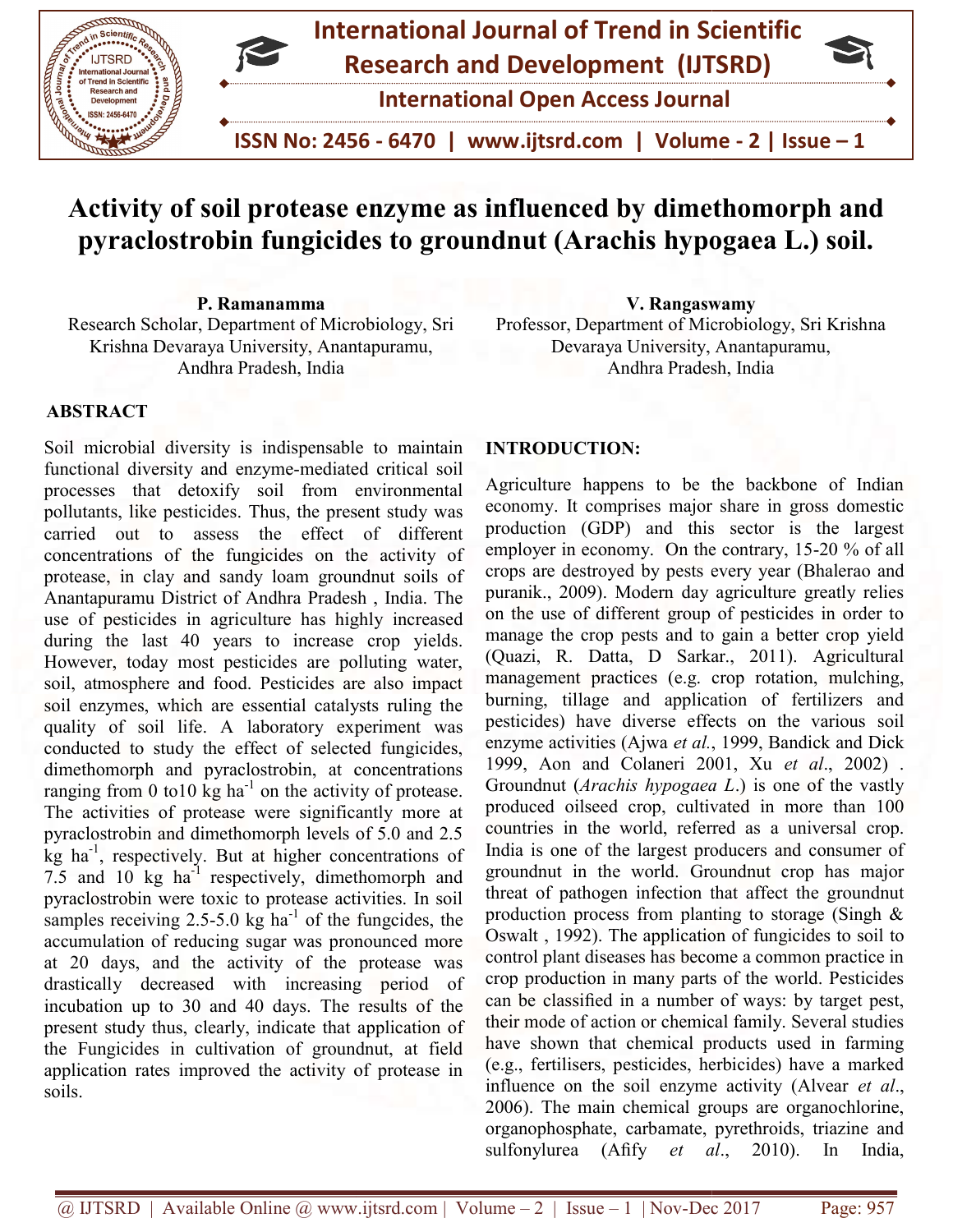Anantapuramu District, a semiarid region of Andhra Pradesh, ranks first in the area of groundnut (Arachis hypogaea L.) cultivation, but its productivity is low and fluctuates around 9q/ ha−1 on average (Anonymous 2014). Enzymes in soils mainly come from plants, soil animals and microorganisms and connected covalently, crosslinked, copolymerized, adsorbed and included in the microcapsules of soil particles (Girish S., Ajit V., 2011). Soil enzyme activities vary seasonally and have been related to soil physiсo-chemical characters, microbial community structure, vegetation, disturbance and succession (Caldwell B.A. 2005). The biological and chemical proprieties of soil are very important in the biogeochemical cycles of nutrients, enzymes produced by soil microorganisms being responsible with biochemical transformations. Like other pesticides, fungicides are bio toxicants which interfere not only with the biochemical and physiological reactions of the target plant pathogens but may also influence populations or activity of other non target organisms in soil (Tu, C.M., 1992). Due to soil enzymes considered sensitive to disturbances in ecosystem (Zwikel et al., 2007), their activities were increased to different degrees by organic manure incorporation and gave a significant and positive relationship of enzyme activity with organic C and total N (Nayak et al., 2007). The physicochemical nature of the soil is important for persistence, metabolism and binding of pesticides in the soil (Burns, R.G 1982). An ideal pesticide should be toxic to the only target organism, biodegradable and should not leach in to ground water. The presence of enzymes in soil depends on their continuous release by organisms inhabiting the soil ecosystem (Burns, 1982; Han et al., 2010). The study of enzyme activity of soils may reflect the potential capacity of a soil to perform certain biological transformations of importance to soil fertility. The present work thus aimed at finding out the effect of very widely used fungicides in Indian agricultural system on activity of various soil enzymes at the recommended and higher dosages. The aim of the study was to determine the effects of the fungicides on the activity of soil enzyme protease.

# SCOPE OF THE STUDY

The objective of the study is to determine the behavior of dimethomorph and pyraclostrobin in both soils and to evaluate the responses of soil enzymes. This information will be useful for predicting the environmental fate of these widely used fungicides for continuous use and for understanding the potential adverse effects of intensive treatment with dimethomorph and pyraclostrobin on soil protease activity.

# II. MATERIALS AND METHODS

# 2.1 Soils used in the present study:

Agricultural soil samples such as samples of black clay soil and red sandy loam soil, collected from groundnut cultivated fields of Anantapuramu District of Andhra Pradesh, India in a semi arid zone from the depth of 12 cm and mixed thoroughly to prepare a homogenate composite sample. Soil samples air dried at room temperature, were cleaned by removing plant material and other debris and passed through a 2 mm sieve and stored at 4°c prior to analysis.

# 2.2 Analysis of Physico- chemical characteristics of soil samples:

Mineral matter of soil samples such as sand, silt and clay contents were analyzed with the use of different sizes of sieves by following the method of Alexander (1961). Water holding capacity of the soil samples were determined by adding distilled water up to the saturation point and then 60 % water holding capacity of the soil samples was calculated by Johnson and Ulrich (1960). pH of soil samples was determined by mixing soil and water in the ratio of 1:1.25 using systronics digital pH meter with calomel glass electrode. Organic carbon content in soil samples was estimated by Walkey-Black method and the organic matter was calculated by multiplying the values with 1.72 (Jackson, 1971). Electrical conductivity of soil samples was measured by a conductivity bridge. Total nitrogen content in soil samples was determined by the method (Jackson, 1971). The inorganic ammonium nitrogen content in the soil samples after extraction of 1M KCl by Nesslerization method (Jackson, 1971) and contents of nitrite nitrogen (Barnes and Folkard, 1951), and the contents of nitrate-nitrogen by Brucine method (Ranney and Bartlett, 1972) after extraction with distilled water were determined respectively.

Physico-chemical characters of the two soil samples are listed in table 1.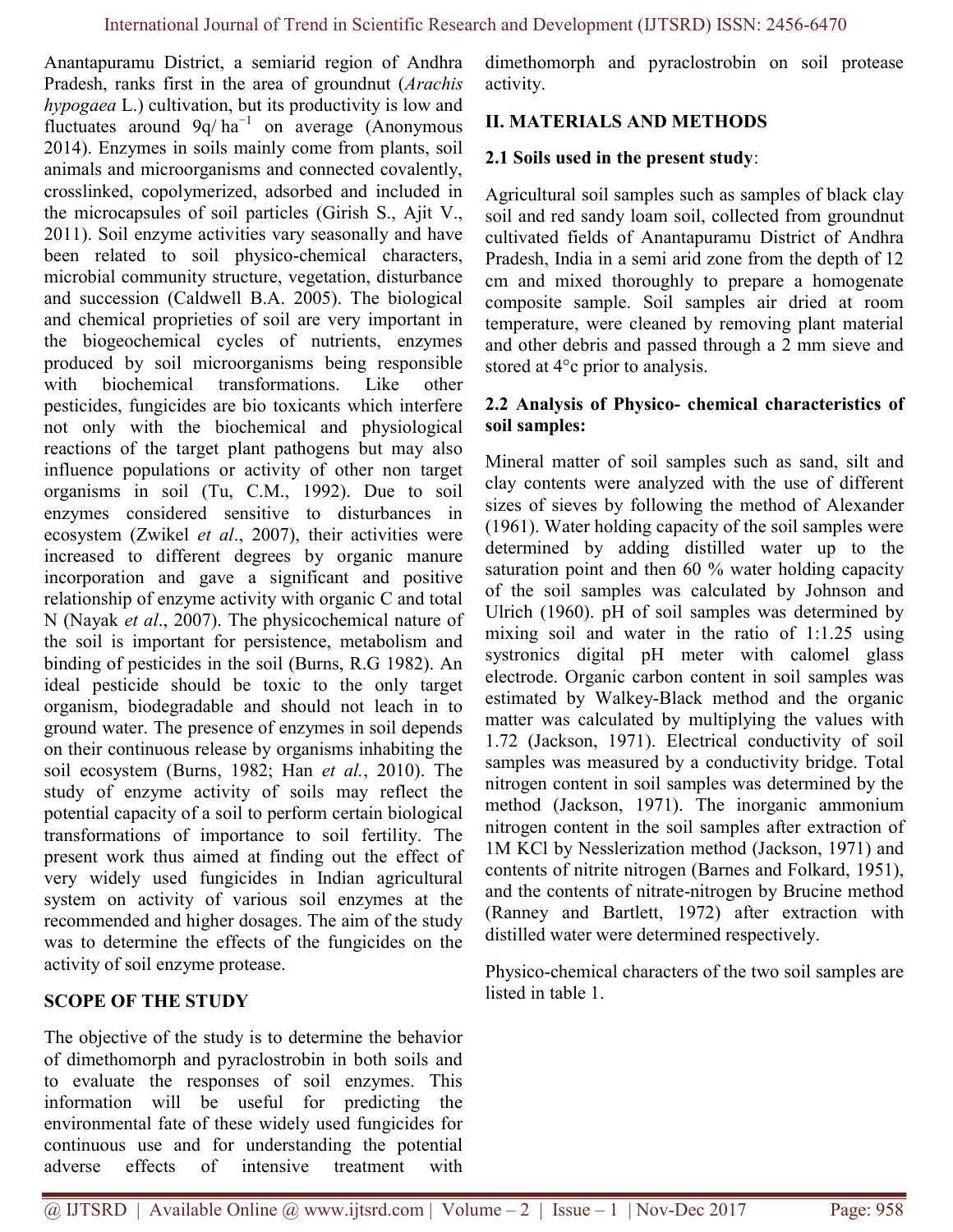International Journal of Trend in Scientific Research and Development (IJTSRD) ISSN: 2456-6470

| 2.3 Table1 Physico-chemical properties of the soils |  |
|-----------------------------------------------------|--|
|-----------------------------------------------------|--|

| <b>Properties</b>                                          | <b>Black clay soil</b> | <b>Red sandy loam soil</b> |
|------------------------------------------------------------|------------------------|----------------------------|
| Sand $(\% )$                                               | 66.4                   | 52.4                       |
| Silt $(\%)$                                                | 23.6                   | 26.9                       |
| Clay $(\% )$                                               | 9.3                    | 19.4                       |
| $pH^a$                                                     | 7.9                    | 7.1                        |
| Water holding capacity (ml g-1 soil)                       | 0.45                   | 0.32                       |
| Organic matter $(\%)$ b                                    | 1.44                   | 0.74                       |
| Total nitrogen $(\%)$ <sup>c</sup>                         | 0.089                  | 0.048                      |
| $NH^+_{4}$ - N (µg g <sup>-1</sup> soil <sup>) d</sup>     | 8.57                   | 7.02                       |
| $\overline{NO_2-N}$ (µg g <sup>-1</sup> soil) <sup>e</sup> | 0.45                   | 0.66                       |
| $NO3-N$ ( $\mu g g-1 soil$ ) <sup>T</sup>                  | 0.92                   | 0.74                       |

 $a_1:1.25 =$ soil: water slurry

<sup>b</sup> Walkley- Black method (Johnson and Ulrich, 1960)

<sup>c</sup> Micro-Kjeldahl method (Johnson and Ulrich, 1960)

<sup>d</sup> Nesslerization method (Johnson and ulrich, 1960)

<sup>e</sup> Diazotization method (Ranney and Bartlett, 1972)

<sup>f</sup> Brucine method (Barnes and Folkard, 1951)

# Fungicides used in the present study :

To determine the influence of selected fungicides on soil enzyme activities, Pyraclostrobin Chemical Name (IUPAC): methyl  $N-(2-{1-(4-chlorophenyl)-1H$ pyrazol-3- yl]oxymethyl}phenyl)-N-methoxy carbamate. Pyraclostrobin is very effective against leaf spot diseases (18), but high rates (0.21 to 0.27 kg /ha) are also recommended for control of stem rot (Kemerait, B., Brenneman, T., and Culbreath, A. 2006). Dimethomorph (Chemical Name: 4-(3-(4 chlorophenyl)-3-(3,4-dimethoxy phenyl) acryloyl)morpholine). Therefore, this study aimed to induce systemic resistance in groundnut by foliar application of fungicides to protect the crop from opportunistic pathogen and yield losses. commercial fungiicides were dissolved in distilled water.

# III. SOIL INCUBATION STUDIES

# Protease activity

For determination of protease activity, two grams of soil samples were distributed in test tubes (12 x 150 mm) and treated with the selected fungicide to provide final concentration of 10, 25, 50, 75 and 100  $\mu$ g g<sup>-1</sup> soil which are equal to 1.0, 2.5 5.0 7.5 and 10.0 kg ha<sup>-1</sup> of field application rates in order to maintain wáter holding capacity (WHC), about 2 Ml of deionized water was added to test tubes containing black soil and 1 Ml into tubes containing red soil. Untreated soil samples served as control. All the test tubes including controls were incubated in the laboratory at room temperature ( $28 \pm 4^{\circ}$ C) for 10, 20, 30 and 40 days. After incubation, triplicate soil samples were withdrawn for the assay of protease as adopted by Speir and Ross 1975, also similar method was followed by Rangaswamy et al. and Jayamadhuri 2004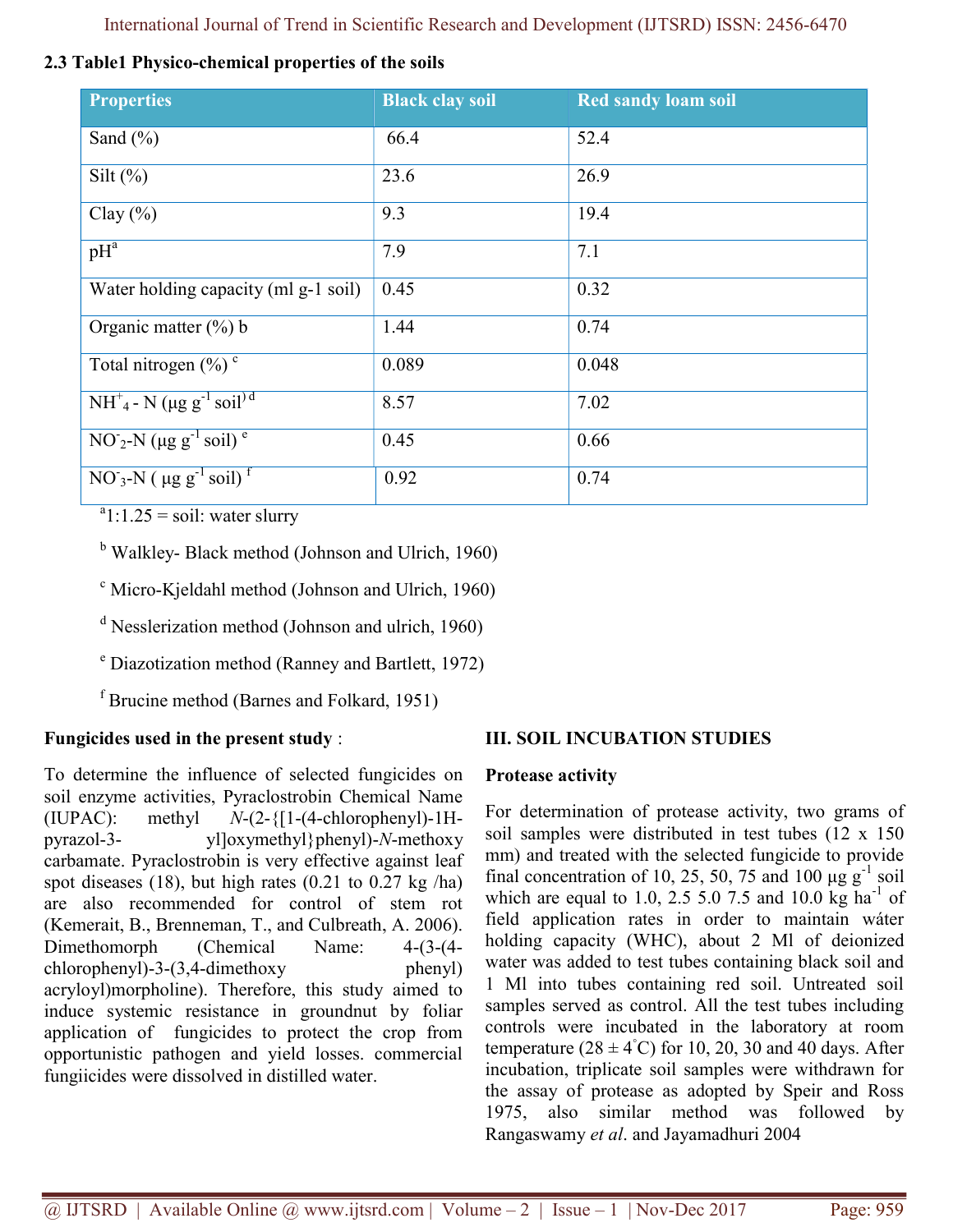#### Assay of soil protease

Soil samples including controls were incubated with 10 ml of 0.1 M tris (2-amino-2 (hydroxyl methyl) propane-1:3-diol) (pH 7.5) containing sodium caseinate (2 % w/v) for 24 hrs at  $30^{\circ}$ C. An aqueous solution of trichloro acetic acid (4ml, 17.5 % w/w) was then added and the mixer was centrifuged. The supernatant liquid, in suitable aliquots, was treated with 3 ml of 1.4 M  $Na<sub>2</sub>CO<sub>3</sub>$  and 1 ml of Folin-Ciocalteau reagent (33.3%) v/v) with rapid swirling. The blue colour, thus formed after 30 minutes, was read at 700 nm in a Spectrophotometer. Tyrosine equivalents in soil extracts were estimated by referring to a calibration curve prepared with known concentration of tyrosine.

### Statistical analysis

The concentration of protease was calculated on the basis of soil weight (oven dried). Data were analysed using one-way ANOVA and the differences contrasted using Duncan's multiple range test (DMRT) (Jaffer et al., 2010). All statistical analysis was performed at using SYSTAT Statistical software package.

# RESULTS AND DISCUSSION

Groundnut (Arachis hypogaea L.) is predominantly grown in both black and red clay soils of Anantapuramu district, Andhra Pradesh, India. Proteases in soil plays a significant role in nitrogen mineralization, more active in soils with a high water and humus content forest soils and landfills. Activity of this enzyme does not depend on microbial community of soils and expresses the biological activity of the soil. During last decades, pesticides were increasingly used in agriculture in order to limit crop diseases and increase food production. Over the years, increased crop productivity has lead into the use of many kinds of fungicides. Constant and indiscriminate use of these

fungicides poses greater risk to soil health. Our analysis revealed that protease activity was depressed at higher concentrations (  $7.5$  and  $10.0$  kg ha<sup>-1</sup>) of dimethomorph and pyraclistrobin treated soils than untreated controls throughout the experiment (Table 2) suggesting that the enzyme is rather sensitive to dimethomorph and pyraclistrobin. The activities of protease were significantly more at pyraclostrobin and dimethomorph levels of 5.0 and 2.5 kg ha<sup>-1</sup>, respectively. But at higher concentrations of  $7.5$  and  $10 \text{ kg } \text{ha}^{-1}$  respectively, dimethomorph and pyraclostrobin were toxic to protease activities. In soil samples receiving 2.5-5.0 kg  $ha^{-1}$  of the fungcides, the accumulation of reducing sugar was pronounced more at 20 days, and the activity of the protease was drastically decreased with increasing period of incubation up to 30 and 40 days.The results of the present study thus, clearly, indicate that application of the Fungicides in cultivation of groundnut, at field application rates improved the activity of protease in soils. The stimulatory concentration was noticed for dimethomorph and puraclostrobin 2.5 and 5.0 kg  $ha^{-1}$ . Rasool and Zafar Reshi (2010) noticed the stimulatory effect on protease activity in comparison with the control up to 21 days of incubation. Similar observations on protease activity in soil treated with monocrototphos, quinalphos, cypermethrin and fenvelerate up to 25 ppm level was recorded by Rangaswamy et al., (1994). Endo et al. (1982) observed that stimulation of protease activity in a native soil was reported after treatment with Linuron at 10 mg kg-1, whereas Cartap-HCL at 100-1000 mg kg-<sup>1</sup> inhibited the enzyme activity without recovery during a period of 60 days. In accordance with the maximum increase in protease activity at 2.5 kg ha $^{-1}$  of dithane M-45 and 5.0  $kg$  ha $^{-1}$  of dhanustin and contaf in black and red soils of groundnut, Mohiddin et.al., (2011) noticed that two insecticides acephate and imidacloprid at 25 and 50 ppm caused increment of 46-54% in the enzyme activity at 10 day interval respectively.

Table 2: Activity of protease\* under the different concentrations of selected fungicides in black and Red soil for 24 hours after 10 days

| <b>Pesticide</b><br>concentration<br>$(kg ha^{-1})$ | <b>Dimethomorph</b><br><b>Black Soil</b> | Pyraclostrobin<br><b>Black soil</b> | Dimethomorph<br><b>Red Soil</b> | Pyraclostrobin<br><b>Red Soil</b> |
|-----------------------------------------------------|------------------------------------------|-------------------------------------|---------------------------------|-----------------------------------|
| 0.0                                                 | $327 \pm 3.356$ d                        | $287 + 3.637c$                      | $257 \pm 1.687e$                | $245 + 2.964d$                    |
| 1.0                                                 | $422 \pm 5.362b$                         | 238+4.237d                          | $362 \pm 2.351b$                | $284+5.791c$                      |
| 2.5                                                 | $561 \pm 2.518$ a                        | $358 + 4.372b$                      | $463 \pm 9.651a$                | $307+4.733b$                      |

 $@$  IJTSRD | Available Online  $@$  www.ijtsrd.com | Volume – 2 | Issue – 1 | Nov-Dec 2017 Page: 960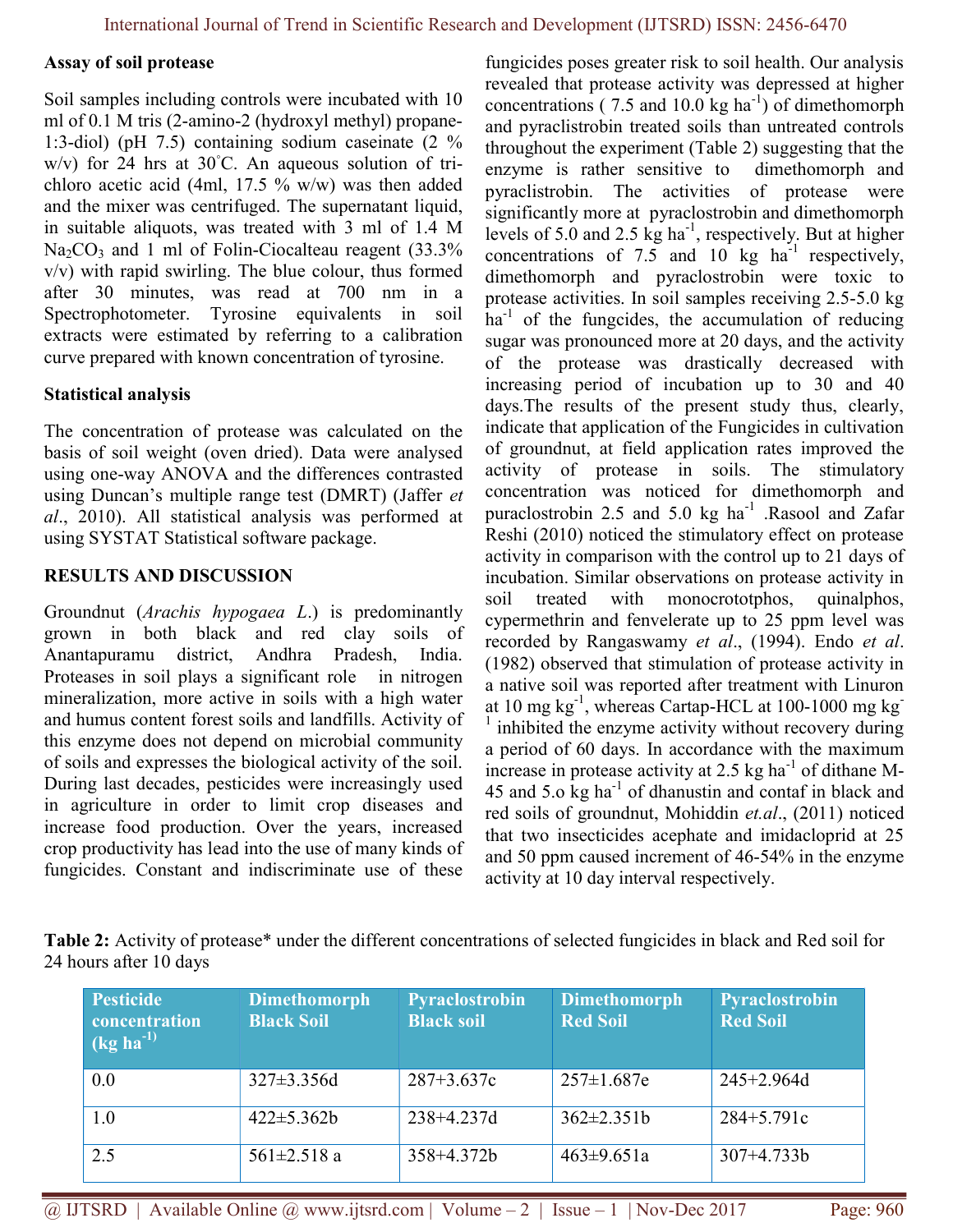| 5.0  | $390\pm4.681c$  | $432 + 7.165a$ | $356 \pm 5.863c$  | $381 + 7.132a$ |
|------|-----------------|----------------|-------------------|----------------|
| 7.5  | $303\pm3.932$ e | $263+7.331e$   | $270 \pm 9.169$ d | $236 + 3.468e$ |
| 10.0 | $270\pm8.449$ f | $228+4.632f$   | $208 \pm 2.357$ f | $172 + 2.357f$ |

International Journal of Trend in Scientific Research and Development (IJTSRD) ISSN: 2456 2456-6470

\*µg tyrosine g-1 soil formed after 24 hours incubation at 30°C with 1% casein. Figures, in parentheses, indicate relative production percentages. Means, in each column, followed by the same letter are not significantly  $(P \le 0.05)$  from each other according to DMR test.  $(P \le 0.05)$  from each other according to DMR test. with 1% casein. Figures, in parentheses, indicate d by the same letter are not significantly different



Influence of selected fungicides at 2.5 and 5.0 kg ha<sup>-1</sup> on protease\* activity in black soil after 24 hours. \*µg tyrosine  $g^{-1}$  soil formed after 24 hours incubation at 30°C with 1% casein. The values are the means  $\pm$  S.E. for each incubation periods, the means with different letters are significantly different ( $P \le 0.05$ ) from each other according to DMR test.



Influence of selected fungicides at 2.5 and 5.0 kg ha<sup>-1</sup> on protease\* activity in red soil after 24 hours. \*µg tyrosine  $g^{-1}$  soil formed after 24 hours incubation at 30°C with 1% casein. The values are the means  $\pm$  S.E. for each incubation periods, the means with different letters are significantly different ( $P \le 0.05$ ) from each other according to DMR test.

# **CONCLUSIONS**

The results of the present study thus, clearly indicated that the fungicides, dimethomorph and pyraclostrobin The results of the present study thus, clearly indicated that the fungicides, dimethomorph and pyraclostrobin were profoundly enhanced the activity protease at 2.5. and  $5.0 \text{ kg}$  ha<sup>-1</sup>. Based on the above results, it is and  $5.0 \text{ kg} \text{ ha}^{-1}$ . Based on the above results, it is concluded that the protease were not affected, by the fungicides applied at recommended levels in agricultural systems. No reports are available on the influence of dimethomorph and pyraclostrobin on applied at recommended levels in<br>I systems. No reports are available on the<br>of dimethomorph and pyraclostrobin on protease activity in groundnut soils. Hence, further research is needed to evaluate the effect of these fungicides on soil enzyme activities.

# ACKNOWLEDGMENT

The author (PR) are grateful to the University Grants Commission UGC-BSR, New Delhi, India, financial assistance and at the same time we are very much thankful to the Department of Microbiology, Sri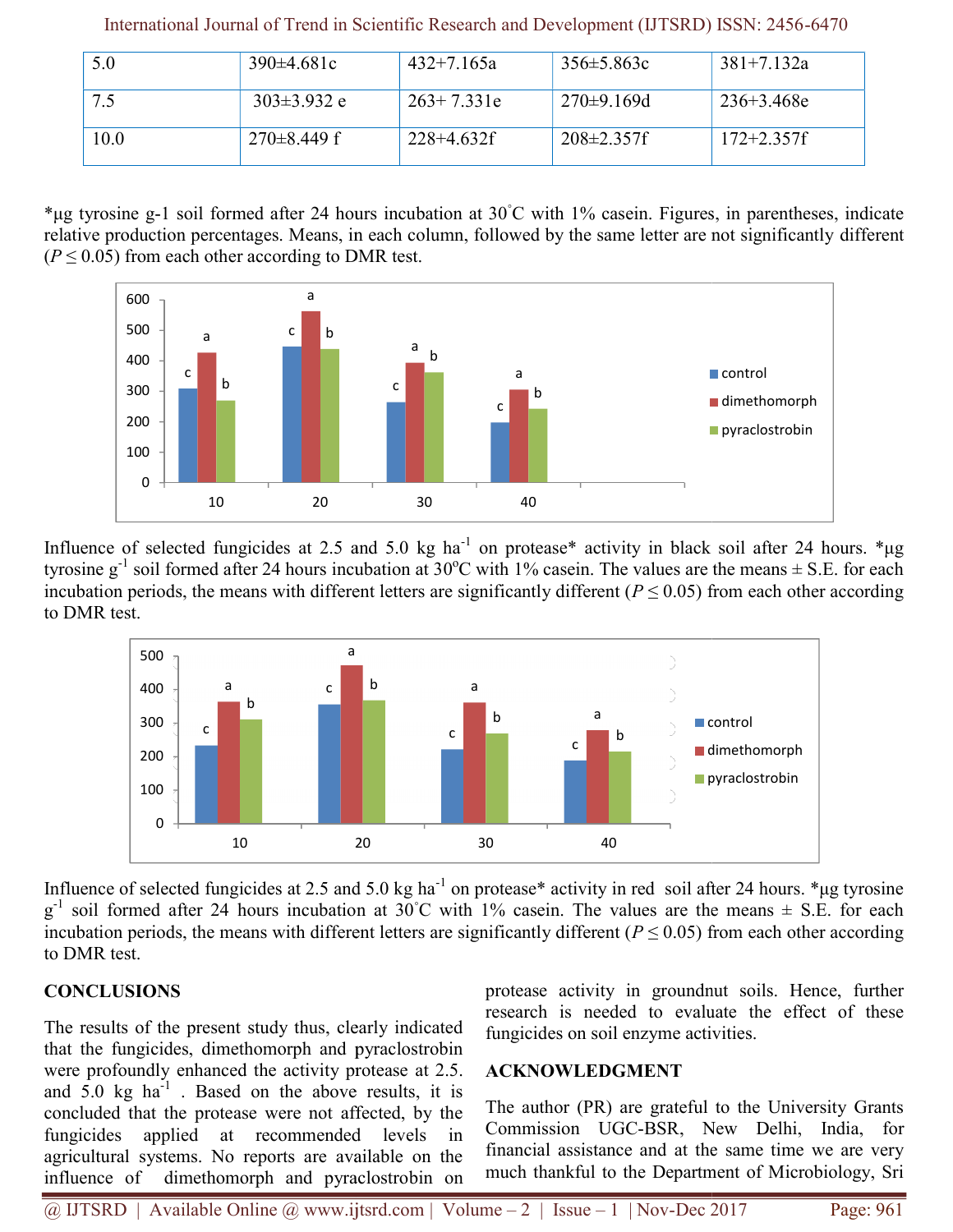Krishna Devaraya University for providing all the necessary facilities in fulfilling our research.

## **REFERENCES**

- 1. Afify A, Mohamed MA, El-Gammal HA, Attallah ER (2010) Multiresidue method of analysis for determination of 150 pesticides in grapes using quick and easy method (QuEChERS) and LC-MS/MS determination. J Food Agric Environ 8:602–606.
- 2. Ajwa H.A., Dell C.J., Rice C.W. (1999): Changes in enzyme activities and microbial biomass of tallgrass prairie soil as related to burning and nitrogen fertilization. Soil Biology and Biochemistry, 31: 769–777.
- 3. Alexander M (1961) Introduction to soil Microbiology, Wiley Estern Ltd., New Delhi,472 pp.
- 4. Alvear, Z., Pino, B., Castillo, C., Trasar-Cepeda, C., Gil-Sotres, F. 2006. Efecto de la cero labranza sobre algunas actividades biológicas en un alfisol del sur de Chile. J.Soil Sc. Plant. Nutr. 6, 38-53.
- 5. Barnes, H., and Folkard, A.R. 1951. The determination of nitrites. Analyst, 76(907): 599 603.
- 6. Burns,R.G.: SoilBiol.Biochem. 14: 423-427 (1982).
- 7. Burns, R.G. 1982. Enzyme activity in soil: Location and a possible role in microbial ecology. Soil Biol. Biochem. 14, 423-427.
- 8. T.S. Bhalerao, P.R. Puranik, Biodegradation of organochlorine pesticide, endosulfan, by a fungal soil isolate Aspergillus niger. Int Biodeterior Biodegrad. 59 (2009) 315–319.
- 9. Caldwell B. A. (2005). Enzyme activities as a component of soil biodiversity: A review. Pedobiologia 49: 637—644.
- 10. Endo T, Taiki K, Nobutsura T, Michihiko S. Effect of insecticide cartaphydrochloride on soil enzyme activities, respiration and on nitrification. J. Pestic. Sci, 1982. 7, 101- 110.
- 11. Girish S., Ajit V. (2011). Soil Enzymology. 12 16.
- 12. Jackson ML (1971) Soil chemical Analysis, prentice Hall,New Delhi, India, pp 535-538.
- 13. Jaffer Mohiddin G, Srinivasulu M, Madakka M,

Rangaswamy V(2010). Influence of insecticides on the activity of amylase and celluase in groundnut (Arachis hypogea L.) Soil.Ecology, Environemt and conservation 16(3) 383-388.

- 14. Jaffer Mohiddin G, Srinivasulu M, Maddela N.R, Manjunatha B, Rangaswamy V, Alma Rosel Koch Kaiser, Jessica Cristina Mainsincho Asqui, Darwin Rueda, Environmental Monitoring and Assessment, 2015.]
- 15. Jayamadhuri R. Interactions between pesticides and microorganiams in soils from groundnut fields, Ph.D, Sri Krishnadevaraya University, Anantapur, 2004.
- 16. Johnsen, K., C.S. Jacobsn, V. Torsvik and J .Sorenson, 2001. Pesticide effects onBacterial diversity in Agricultural soils- A review. Biol. Feerti. Soils, 33:443-453.
- 17. Johnson, C.M., Ulrich, A. 1960. Determination of moisture in plant tissues. Calif. Agricult. Bull 766:112-115.
- 18. Kemerait, B., Brenneman, T., and Culbreath, A. 2006. Peanut disease control. Pages 126-127 in: Georgia Pest Management Handbook. P. Guillebeau, ed. Special Bul. 28, Univ. of Georgia, Athens, GA.
- 19. Kemerait, B., Brenneman, T., and Culbreath, A. 2010. 2010 peanut disease update. Pages 57-80 in: 2010 peanut update. J. P. Beasley, Jr., ed. Coop. Ext. Ser. Coll. Of Agric. Environ. Sci., Univ. of Georgia, GA.
- 20. Nayak D.R., Jagadeesh Babu Y., Adhya T.K. (2007): Long-term application of compost influences microbial biomass and enzyme activities in a tropical Aeric Endoaquept planted to rice under flooded condition. Soil Biology and Biochemistry, 39: 1897–1906.
- 21. S. Quazi, R. Datta, D Sarkar, Effects of soil types and forms of arsenical pesticide on rice growth and development. Int J Environ Sci Technol. 8 (2011) 445–460.
- 22. Ranney, T.A., Bartlett, R.J. 1972. Rapid field determination of nitrate in natural waters. Common. Soil Sci.Plant Anal., 3: 183- 186.
- 23. Rangaswamy V, Reddy BR, Venkateswarlu K. Activities of dehydrogenase and protease in soil as

@ IJTSRD | Available Online @ www.ijtsrd.com | Volume – 2 | Issue – 1 | Nov-Dec 2017 Page: 962